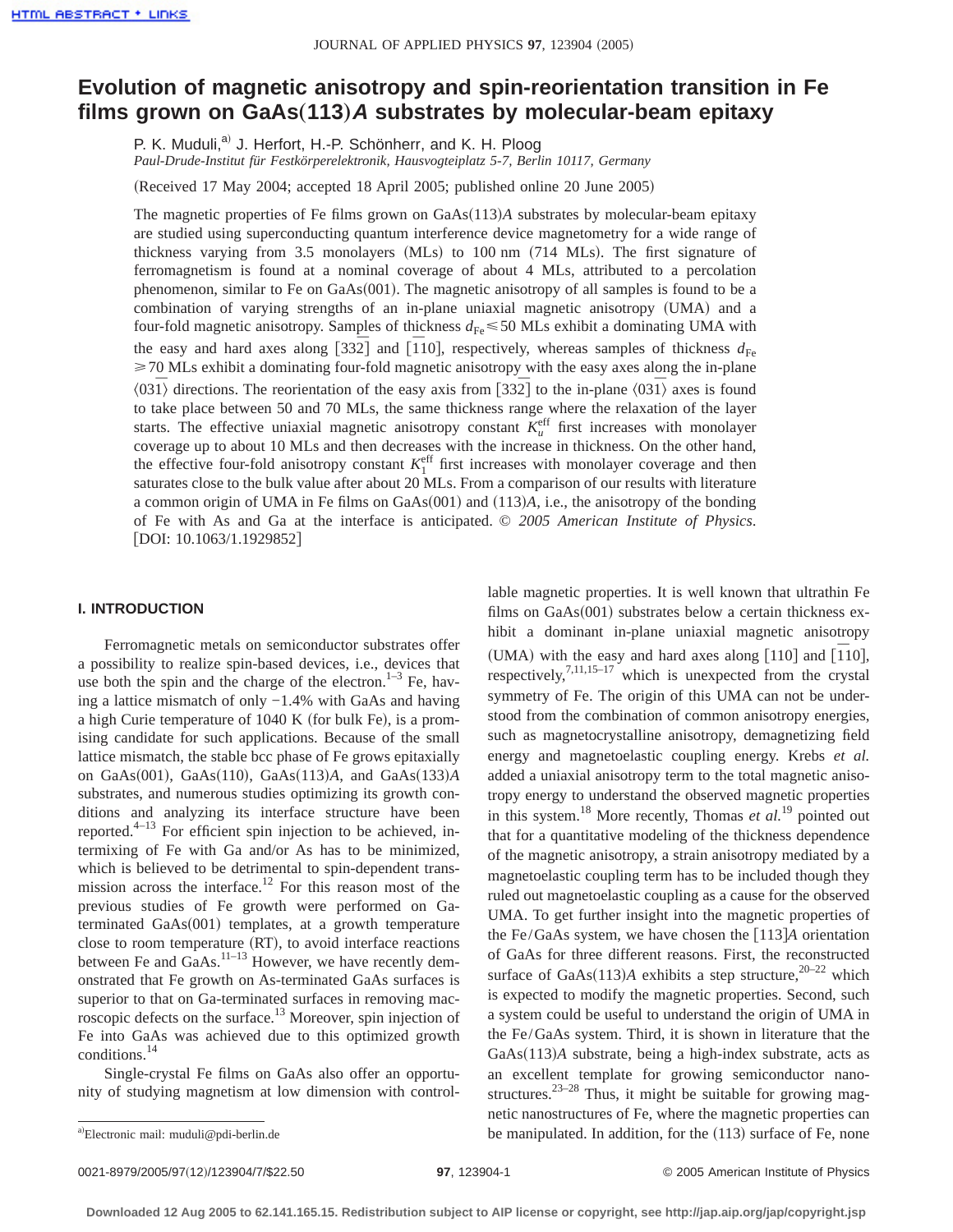of the bulk easy axes (the  $\langle 001 \rangle$  directions) lies in plane, thus making it an interesting system for the study of shape anisotropy.

This paper is organized in the following way. In Sec. II experimental details of the preparation of the GaAs template, the growth of Fe, and its basic structural characterizations are discussed. Section III presents the results obtained with *ex situ* superconducting quantum interference device (SQUID) magnetometry in three subsections dealing with the onset of ferromagnetism, UMA in ultrathin films, and in-plane fourfold anisotropy of thick films in the  $Fe/GaAs(113)A$  system. In Sec. IV we discuss an analytical model to explain the observed magnetic properties. The phenomena involving the onset of ferromagnetism and the possible origin of uniaxial magnetic anisotropy in the Fe/GaAs system, in general, are also discussed.

#### **II. EXPERIMENT**

Fe films in the thickness range of  $3.5$  monolayers (MLs) to  $100 \text{ nm}$  (714 MLs) were epitaxially grown on GaAs(113)A substrates by molecular-beam epitaxy (MBE). The GaAs(113)A templates were prepared in a separate III-V growth chamber under As-rich conditions. The growth temperature for the GaAs buffer layer was 610 °C. All Fe samples presented in this article were grown on an  $(8 \times 1)$ reconstructed GaAs(113)A surface, obtained by cooling the substrate after the buffer layer growth under  $As<sub>4</sub>$  flux to 400 °C.<sup>13</sup> The  $(8 \times 1)$  reconstruction of GaAs was found to be very stable down to  $0^{\circ}$ C. Fe films were grown in an As-free metal chamber connected to the III-V growth chamber through an ultrahigh vacuum interlock. The growth temperature of Fe was maintained at 0 °C with a typical growth rate of 1.2 ML/min, where we assume a thickness of 0.14 nm for 1-ML coverage similar to the case of Fe on  $GaAs(001)$ . Fe layers grown under these conditions result in a smooth surface morphology, eliminating macroscopic defects as reported previously.<sup>13</sup> In addition, the low growth temperature prevents the formation of  $Fe<sub>2</sub> As<sup>18</sup>$  or  $Fe<sub>3</sub>Ga<sub>2-x</sub>As<sub>x</sub><sup>10</sup> compounds at the interface, which are consid$ ered to be detrimental to the spin-injection efficiency. The thickness of the Fe films was calibrated using *ex situ* x-ray reflectivity (XRR), a technique that can be used to determine the thickness in a wide range from a few to several thousands of angstrom.29 XRR and high-resolution x-ray diffraction (HRXRD) measurements were done using a PANalytical  $X'$ Pert diffractometer system with a Ge $(220)$  hybrid monochromator using Cu  $K\alpha_1$  radiation. For the XRR measurement a 0.18° receiving slit was used. Reasonable fits to the experimental XRR curves were obtained by assuming a thin layer of iron oxide of thickness 2.5–2.8 nm, corresponding to approximately 1.5 nm of Fe in agreement with reported values in literature.<sup>30</sup> In Fig. 1 we compare an experimental XRR curve with the simulation of 13-nm-thick Fe and 2.8 nm-thick iron oxide layers on GaAs(113)*A*. From the simulations of XRR profiles we found the interface roughness of the Fe–GaAs interface to be in the range of 0.3–0.8 nm for all thicknesses studied, indicating a rather smooth interface between Fe and GaAs. The initial growth mode and the



FIG. 1. Measured x-ray reflectivity profile of a 14.5-nm-thick Fe film grown on GaAs(113)A (solid dots) and a simulated profile (continuous line).

structure of these films were also studied using *in situ* reflection high-energy electron diffraction (RHEED) with an acceleration voltage of 20 kV. The RHEED pattern from the starting GaAs $(113)$ *A* substrate shows an  $(8 \times 1)$  reconstruction with the second-order Laue circle visible, indicating an ordered and smooth surface. The intensity of the specular beam from GaAs decreases drastically after a growth of 1 ML, indicating the formation of disordered islands, and the RHEED pattern was found to be still dominated by the GaAs substrate. After the second monolayer, the RHEED pattern was found to disappear completely and only a diffuse background was seen. The first RHEED pattern from the Fe films was seen at about 4 MLs, suggesting coalescence of islands. For Fe films thicker than 10 MLs, we observe a streaky RHEED pattern along the  $[33\overline{2}]$  and  $[\overline{1}10]$  azimuths, characteristic of the unreconstructed bcc Fe lattice. The secondorder Laue circle was visible for a RHEED pattern along the From high-resolution x-ray diffraction (HRXRD) measurements an epitaxial relationship of Fe(113)[332]||GaAs(113)[332] was confirmed. Magnetic measurements were performed *ex situ*, using a commercial Quantum Design SQUID magnetometer, model MPMS-XL. Samples with thicknesses from 3.5 to 140 MLs were studied in the temperature range of 10–300 K. For SQUID measurements a 20-nm-thick Al capping layer was grown on the Fe layers to prevent oxidation. The growth of the capping layer was also performed at  $0^{\circ}$ C to avoid diffusion of Al into Fe.

## **III. RESULTS**

#### **A. Onset of ferromagnetism**

A plot of the remanent magnetization  $M_r$  versus temperature *T* for film thicknesses from 4.0 to 30 MLs is shown in Fig. 2. The remanent magnetization  $M_r$  is normalized with respect to its value at 10 K, i.e.,  $M_r^0$ . These measurements were performed while heating the sample from 10 to 300 K. Before the measurement, the samples were magnetized along the [332] direction up to fields large enough to ensure a complete orientation of the magnetic moments. Since all these measurements were made with the magnetic field applied parallel to the easy axis (see Sec. III B), the remanent magnetization is essentially the same as the saturation magnetization. For samples above 10-ML thickness, the RT remanence changes by less than 10% of its value at 10 K, indicating a high Curie temperature of these samples. Thinner samples below 10 MLs show a drastic change in rema-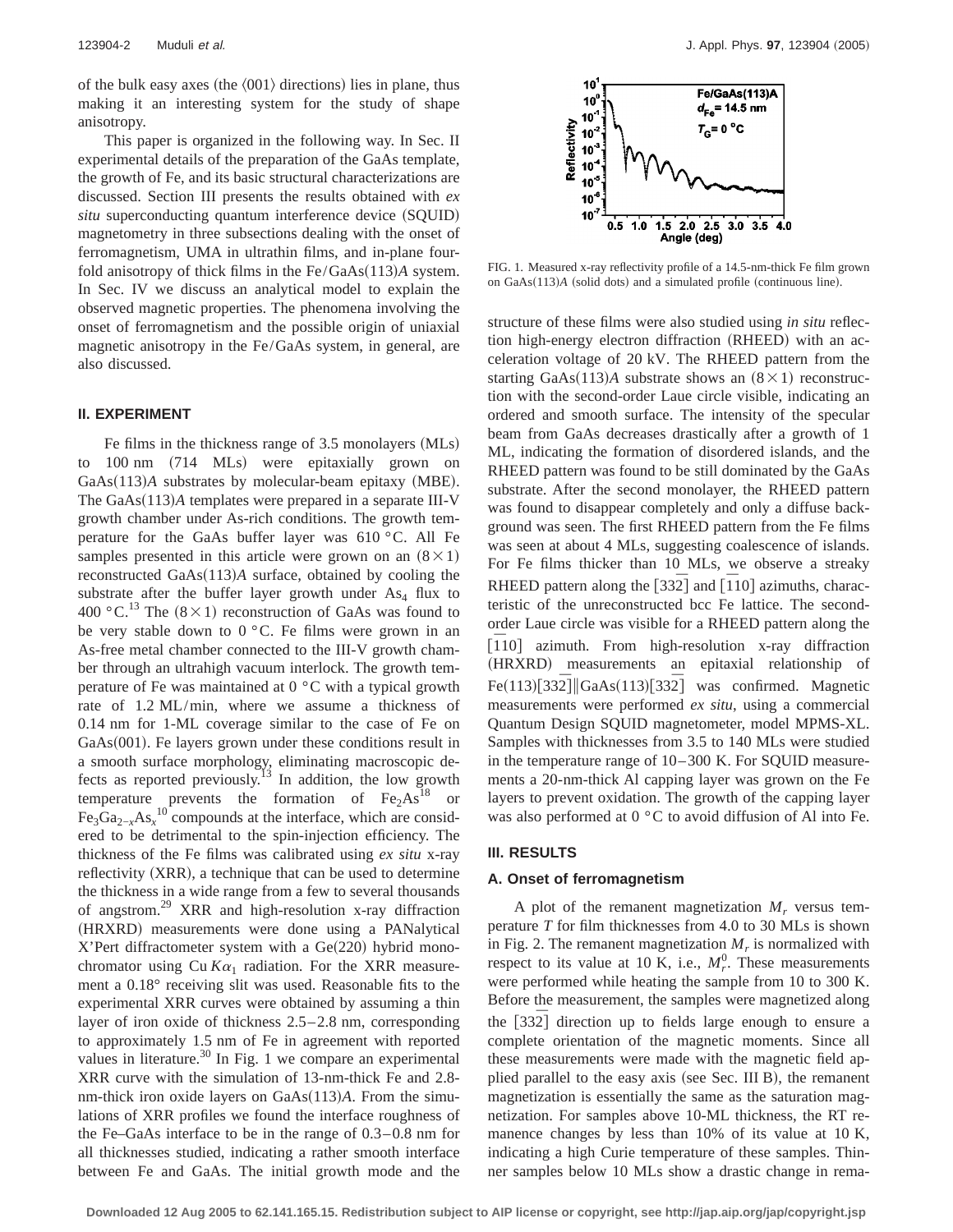

FIG. 2. Temperature dependence of remanent magnetization *Mr* of Fe/GaAs(113)A films having different thicknesses. All curves are normalized with respect to the remanent magnetization at 10 K. Onset of RT ferromagnetic order is between 4.5 and 5.0 MLs.

nence with temperature. The Curie temperature decreases strongly when decreasing the thickness and reaches 120 K for the 4-ML sample. For the 3.5-ML Fe sample we did not observe any ferromagnetism even at 2 K. This implies that the first signature of ferromagnetic order in our films starts between 3.5 and 4.0 MLs. This is approximately the same thickness for which we observe the first RHEED pattern from the Fe layer. The onset of ferromagnetism in these layers can be ascribed to a percolation phenomenon during the coalescence of Fe islands similar to that observed in Fe on GaAs $(001).$ <sup>31,32</sup>

The reader may note that the remanent magnetization versus the temperature curve in Fig. 2 for the 4.0-ML sample having a Curie temperature below RT does not exhibit a behavior typical for an ideal two-dimensional (2D) ferromagnet. The remanent magnetization versus the temperature curve does not drop sharply as expected for an ideal 2D ferromagnet and as observed in the magneto-optical Kerr effect (MOKE) data of Bensch *et al.*<sup>31</sup> for Fe/GaAs(001). In fact, susceptibility versus temperature measurements at an ac frequency of 140 Hz and an ac field of 0.04 Oe shows a peak at  $107$  K with a full width at half maximum (FWHM) of about 100 K. This large FWHM can be attributed to the averaging measurement method of SQUID magnetometry, which measures the magnetization averaged over the whole sample (several mm<sup>2</sup>) in contrast to the MOKE data of Bensch *et al.*<sup>31</sup> which probes only a small area of the sample. The islanding at the initial stage of growth, in agreement with the RHEED observations, leads to local variations of the Curie temperature within the film and hence to a broadening of the magnetic phase transition. It should be pointed out that a similar behavior was observed in our previous studies of Fe on GaAs $(001)$ .<sup>32</sup>

# **B. In-plane uniaxial magnetic anisotropy in ultrathin films**

Figure 3 shows magnetization curves of the 7-ML-thick Fe film  $(d_{Fe}=7$  MLs) of Fig. 2 at two different temperatures. These measurements were performed with the magnetic field applied parallel to the two major in-plane perpendicular directions, namely, the  $[33\overline{2}]$  and  $[\overline{1}10]$  directions. The magnetization curves in Fig. 3 and all other magnetization curves in this article are corrected for the diamagnetic contribution of



FIG. 3. Magnetization loops of a 7-ML Fe/GaAs(113)A film with magnetic field applied in plane along (a)  $\left[33\overline{2}\right]$  and (b)  $\left[110\right]$ . The open and solid dots are for  $T=300$  K (RT) and  $T=10$  K, respectively. The magnetization *M* is normalized to the saturation magnetization at  $T=10$  K,  $M_s^0$  after correction for the diamagnetic contribution of the GaAs substrate.

the GaAs substrate. The magnetization *M* is normalized to the saturation magnetization  $M_s$  at  $T=10$  K, i.e.,  $M_s^0$ . As can be seen in Fig. 3, the 7-ML Fe film exhibit a strong UMA with the easy axis along [332]. The hysteresis curve along this direction has a pure rectangular shape with a normalized remanence  $M_r/M_s$  of about one. This indicates that the Fe layer is essentially single domain in nature or with a preferred domain orientation pointing along the easy axis as suggested for Fe/GaAs $(001)$ .<sup>33</sup> An increase in the coercive field at 10 K is observed compared to 300 K. The magnetization curve along the  $\overline{110}$  direction does not show any hysteresis, and the coercive field vanishes. The magnetization curve is completely reversible, indicating a hard axis of magnetization. The reversibility of the magnetization curve is suggestive of a rotation process.<sup>8</sup> The in-plane anisotropy field is about 2.5 kOe at 10 K and 1.5 kOe at 300 K. It should be noted that the saturation magnetization for this sample at 300 K decreases to about 10% of its value at 10 K. Moreover, the saturation magnetization for  $T\rightarrow 0$  is close to the value of bulk Fe  $(1740 \text{ emu/cm}^3)$ , indicating the absence of interfacial Fe–Ga–As compounds.<sup>32</sup> It is noteworthy that the UMA shows a hard axis along the  $\overline{[110]}$  direction similar to the case of Fe on  $GaAs(001)$ .

## **C. Four-fold magnetic anisotropy in thick films**

We study the evolution of magnetic anisotropy by performing a series of magnetization measurements at RT for Fe film thicknesses varying between 7 MLs and 100 nm. In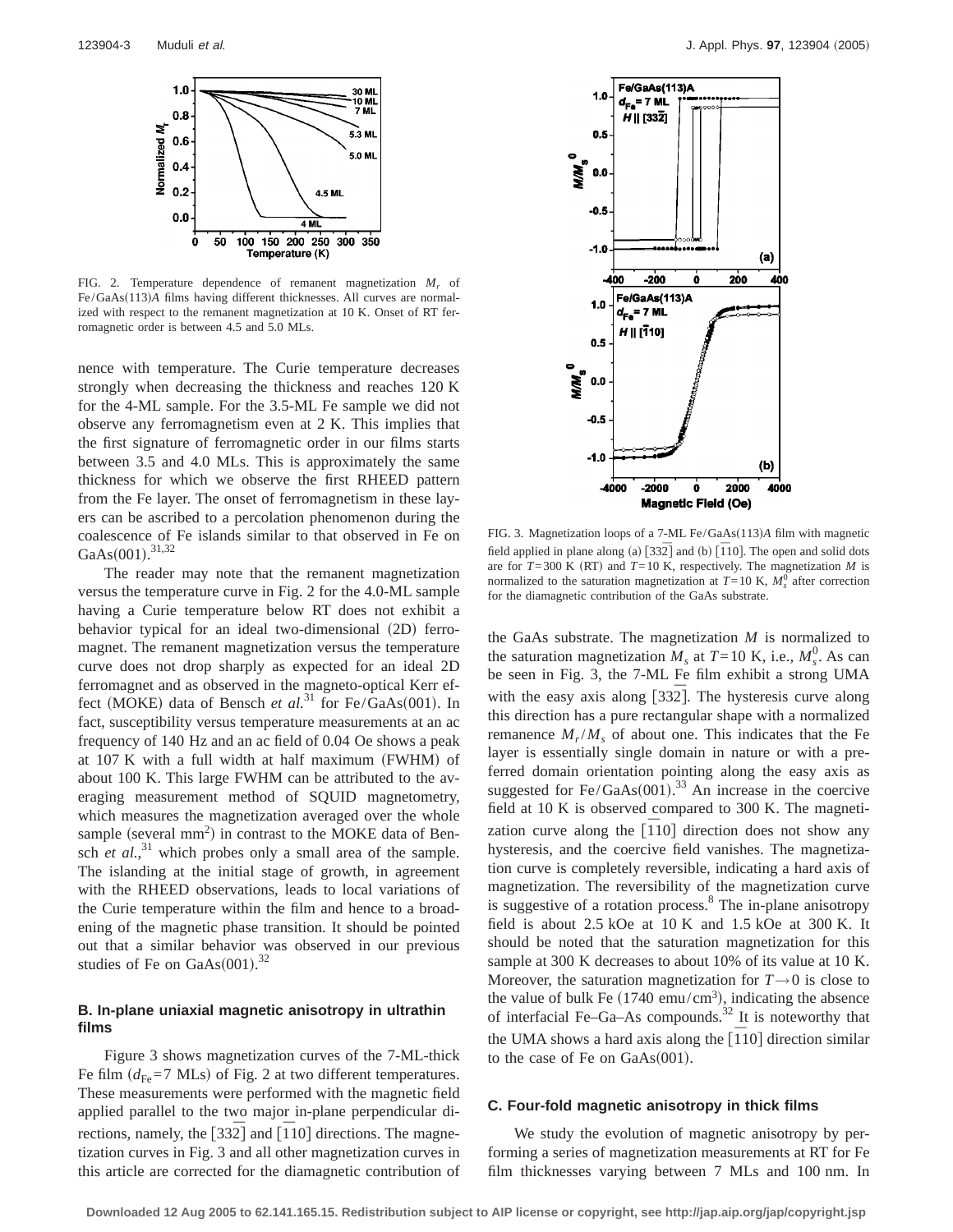

FIG. 4. Magnetization curves of a set of three samples of thicknesses 50 and 70 MLs and 100 nm along the four major in-plane directions at RT, showing the evolution of magnetic anisotropy.

Fig. 4 we show normalized magnetization curves for a set of three selected samples of thicknesses 50 and 70 MLs and 100 nm along the four major in-plane crystallographic axes of the (113) surface, namely, [332<sup>]</sup>, [10], [031<sup>]</sup>, and [301]. The [031<sup>]</sup> and [301] directions lie respectively, at an angle of 42.1° and 137.9° to the  $\lceil 332 \rceil$  direction. The magnetization curve for the 50-ML sample is similar to that of the 7-ML sample of Fig. 3. Hence the 50-ML sample still exhibits a dominant UMA with the easy axis along [332]. The magnetization curves of the 70-ML and 100-nm samples, on the other hand, exhibit a dominant four-fold magnetic anisotropy with the easy axes reoriented towards the  $[03\bar{1}]$  and  $[\bar{3}01]$ directions. The magnetization curves along these directions exhibit a rectangular shape with the normalized remanence of about one. It should be mentioned that the measurement along these two directions has an experimental error of 1°– 3°, which arises from a possible misalignment of the sample in the SQUID magnetometer. Note that the in-plane  $\langle 031 \rangle$ axes can be obtained from the intersection of the  $(113)$  plane with the  $\{010\}$  planes. Thus, the observation of the easy axes along these in-plane  $\langle 031 \rangle$  directions can be considered analogous to the case of Fe on  $GaAs(001)$ , where the inplane  $\langle 001 \rangle$  axes are the easy axes of magnetization. The sample with Fe film thickness of 100 nm shows a normalized remanence of about 0.7 for the magnetic field applied along  $[33\overline{2}]$  and  $[\overline{1}10]$ . Along the  $[\overline{1}10]$  direction, a magnetically intermediate direction of bulk Fe, the magnetization curve shows an abrupt transition at a very low field of about 2 Oe, followed by a gradual increase to saturation at approximately 500 Oe. This saturating field of 500 Oe is close to the coercive field calculated from the coherent rotation model for bulk Fe.<sup>8</sup> The saturation magnetization of this 100-nm-thick sample measured along the easy axes is close to the value of bulk Fe, i.e., 1740 emu/cm<sup>3</sup>. The RT coercive field along the easy axes is of the order of  $7-10$  Oe. This reflects the high crystal quality of the Fe films. Hence our results show that the Fe films of and above a 70-ML thickness exhibit a dominant four-fold magnetic anisotropy, whereas Fe films of and below a 50-ML thickness exhibit a dominant UMA. The reorientation of the easy axes occurs in the thickness range from 50- to 70-ML Fe.

To investigate the reorientation phenomenon in more detail, we performed HRXRD measurements on samples having thicknesses varying from 50 MLs to 100 nm. Figures  $5(a)$  and  $5(b)$  show, respectively, the x-ray reciprocal space maps of the diffracted intensity of the two samples of 50 and 70-ML thickness. The measurements were done near the asymmetric (004) reflection of GaAs (in grazing incidence geometry), since the counterpart of the symmetric  $GaAs(113)$  reflection is forbidden for Fe. The reciprocal lattice units (rlu) are  $\lambda/2d$ , where  $\lambda$  is the wavelength of Cu  $K\alpha$ 1 radiation and *d* is the lattice plane spacing of the corresponding reflection. The  $GaAs(004)$  reflection is located near  $Q_x=0.233$  and  $Q_y=0.492$ . For the 50-ML sample, the layer peak is located at  $\Delta Q_x \approx 0$  and  $\Delta Q_y = 0.0146$ , relative to the GaAs substrate where  $\Delta Q_{x,y} = Q_{x,y}^{\text{substrate}} - Q_{x,y}^{\text{layer}}$ . The parallel mismatch is nearly zero and the layer is completely



FIG. 5. X-ray reciprocal space map of two samples of thicknesses (a) 50 MLs and (b) 70 MLs for the asymmetric (004) reflection of GaAs, in grazing incidence geometry. The reciprocal lattice units (rlu) are  $\lambda/2d$ , where  $\lambda$ is the wavelength of Cu  $K\alpha$ 1 radiation and *d* is the lattice plane spacing of the corresponding reflection.

**Downloaded 12 Aug 2005 to 62.141.165.15. Redistribution subject to AIP license or copyright, see http://jap.aip.org/jap/copyright.jsp**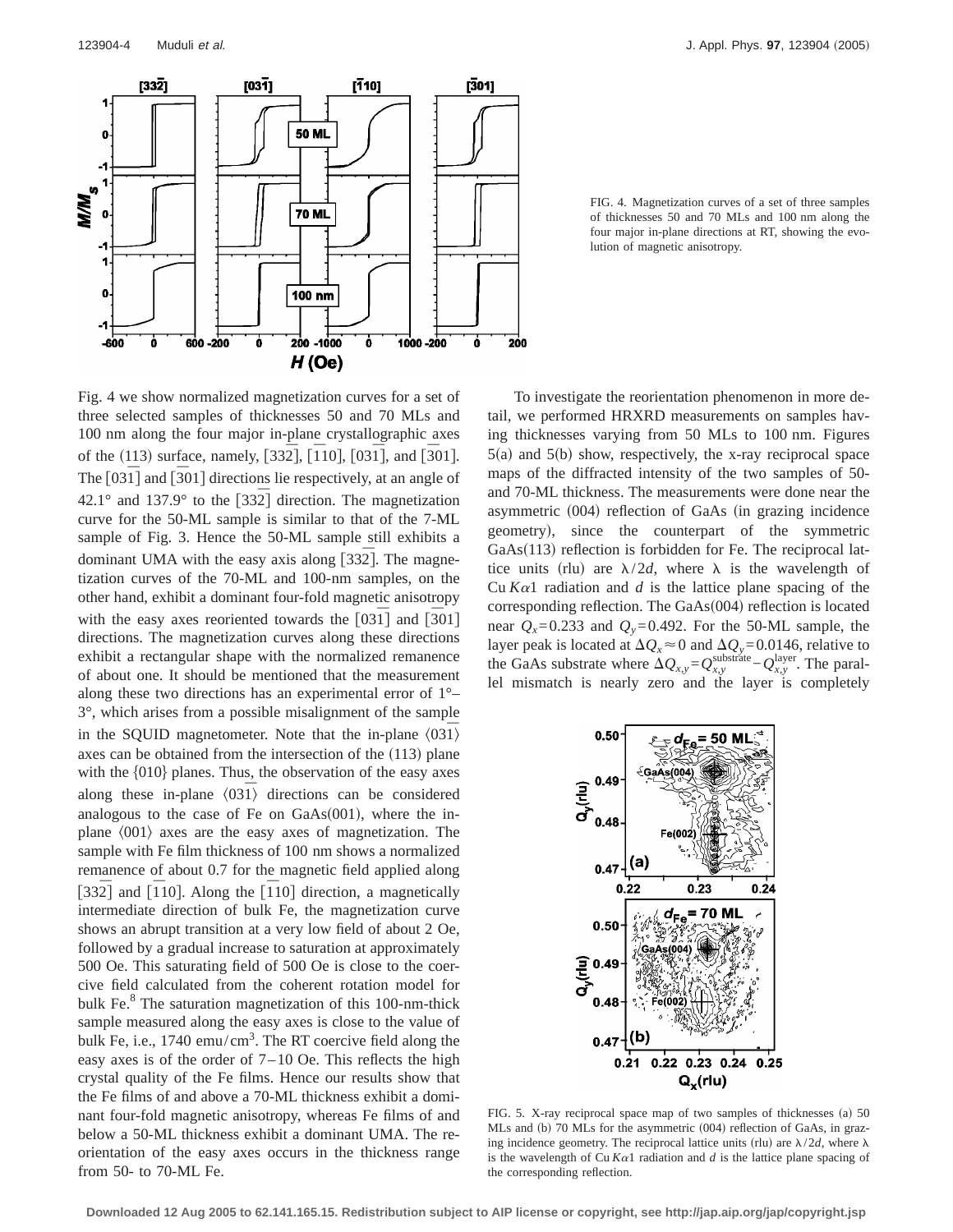strained. In contrast, the layer peak for the 70-ML sample is at  $\Delta Q_x = 0.0016$  and  $\Delta Q_y = 0.0129$ , relative to the GaAs substrate. The parallel mismatch in this case is about 6880 ppm, indicating that the layer is partly relaxed. Pendellösung fringes are visible for the sample of 50-MLs, indicating the good crystal quality of the film. Thus, the relaxation of the layer starts between 50 and 70 MLs, the same thickness range where the reorientation of the easy axes takes place. This indicates that the relaxation of the layer and reorientation of the easy axes of magnetization are apparently correlated. However, we cannot rule out that the reorientation phenomenon and the relaxation of the layer just happen to occur in the same thickness range and are not necessarily related. Thomas *et al.*<sup>19</sup> recently reported that Fe films on  $GaAs(001)$ below 60 MLs (exhibiting a dominating UMA) are strained and those above 60 MLs (exhibiting a dominating four-fold anisotropy) are relaxed. Hence, the anisotropic strain relaxation in thicker films had to be taken into account for a quantitative modeling of the magnetic anisotropy as a function of Fe film thickness.

It is important to note that the easy axis of magnetization in thick films  $(d_{\text{Fe}} \ge 70 \text{ MLs})$  is found to be along the inplane  $\langle 031 \rangle$  axes, which are not the easy axes of magnetization of bulk Fe. In fact, one of the easy axis of bulk Fe, namely the [001] direction, lies out of plane at an angle of 25.24° to the surface normal and towards the [332] direction. However, we found no evidence of a perpendicular easy axis for the magnetic field applied along a set of out-of-plane directions having different inclination angles and measured from the surface normal and towards the in-plane [233] direction. These observations indicate that the demagnetizing energy in this system is very large, and it keeps the magnetization in plane. This is also confirmed by other techniques, including the polar Kerr effect and the extraordinary Hall effect, details of which are discussed elsewhere.<sup>34</sup>

# **IV. DISCUSSION**

The magnetization of Fe/GaAs is often understood by means of a simple rotational mechanism.<sup>15,8,35,35</sup> In order to understand the observed magnetic properties of Fe on GaAs(113)A, we use a phenomenological expansion of the free-energy density. The free-energy density of a single domain of magnetization **M** in a magnetic field **H**, with a combination of cubic magnetocrystalline and uniaxial anisotropy can be written as

$$
E = K_1 \left[ \alpha_1^2 \alpha_2^2 + \alpha_1^2 \alpha_3^2 + \alpha_2^2 \alpha_3^2 \right] + K_2 \left[ \alpha_1^2 \alpha_2^2 \alpha_3^2 \right] + K_u (\mathbf{M} \cdot \mathbf{u}/M)^2 + 2 \pi (\mathbf{M} \cdot \mathbf{n})^2 - \mathbf{M} \cdot \mathbf{H},
$$
 (1)

where  $K_1$  and  $K_2$  are the first two cubic anisotropy constants,  $K_u$  is the uniaxial anisotropy constant, and the last two terms refer to the demagnetization energy and Zeeman energy, respectively. Here,  $\alpha_1$ ,  $\alpha_2$ , and  $\alpha_3$  are direction cosines of **M** relative to the cubic crystalline axes. The unit vectors **u** and **n** represent the direction of the uniaxial anisotropy and the surface normal, respectively.

For an in-plane magnetic field, the anisotropy energy density,  $E_{IPMA}$  of the (113) surface of Fe can be derived from



FIG. 6. Polar plot of in-plane anisotropy energy density  $E_{IPMA}$  at zero field of the Fe  $(113)$  surface according to Eq.  $(2)$  for different anisotropy ratio  $r = K_u^{\text{eff}}/K_1^{\text{eff}}$ . The major in-plane directions are also shown, with zero degree along the  $[33\overline{2}]$  direction.

Eq. (1) by using the direction cosines of the  $(113)$  surface symmetry and neglecting the last term, which represents the demagnetization energy. Hence,

$$
E_{IPMA} = (K_1^{eff}/484)[89 + 16 \cos 2\theta_M + 48 \cos 4\theta_M] + K_u^{eff} \sin^2 \theta_M - MH \cos \phi.
$$
 (2)

Here  $\theta_M$  is the angle of magnetization **M** with respect to the unit vector **u**, which is taken along the  $\left[33\overline{2}\right]$  direction, the observed easy axis of the in-plane UMA.  $\phi$  is the angle of magnetization **M** with respect to the magnetic field **H**. The term involving  $K_2$  is neglected in the above expression, since for bulk Fe and at RT  $K_2$  is smaller than  $K_1$  by two order of magnitudes.<sup>37</sup> In Eq. (2), we have introduced the new constants  $K_1^{\text{eff}}$  and  $K_u^{\text{eff}}$  to include the thickness dependence

$$
K_1^{\text{eff}} = K_1^{\nu} + K_1^{\text{int}} / d_{\text{Fe}},
$$
  
\n
$$
K_u^{\text{eff}} = K_u^{\nu} + K_u^{\text{int}} / d_{\text{Fe}},
$$
\n(3)

where  $K_1^v$ ,  $K_u^v$ ,  $K_1^{\text{int}}$ , and  $K_u^{\text{int}}$  describe the in-plane volume and interface four-fold and uniaxial anisotropy. Here,  $d_{Fe}$  is the thickness of the Fe film.  $K_{1,u}^{\text{int}}$  is assumed to comprise the contribution of the interface between the magnetic film and the substrate as well as the interface to the Al capping layer, respectively.

The observed magnetic properties can be qualitatively understood from Eq.  $(2)$  above. In Fig. 6 we show a polar plot of Eq. (2) for different anisotropy ratios  $r = K_u^{\text{eff}}/K_1^{\text{eff}}$  at zero applied field. The major in-plane directions are also shown, with zero degree along the  $\lceil 332 \rceil$  direction. In the absence of UMA  $(r=0)$ , there is a minimum in anisotropy energy density at an angle of  $47.39^{\circ}$  to the  $\lceil 332 \rceil$  direction. When increasing the value of the anisotropy ratio, the minimum in anisotropy energy density moves slowly towards the [332] direction. For  $r < 1$ , the minimum lies in the neighborhood of the  $\lceil 03\overline{1} \rceil$  direction which is at an angle of 42.13° to the [332] direction. So, within the experimental uncertainties, the easy axis is detected along the [031<sup>]</sup> direction. This is the case when the films exhibit a dominant four-fold anisotropy, and this explains the behavior of the samples with  $d_{\text{Fe}} \ge 70$  MLs (Fig. 4). For large values of the anisotropy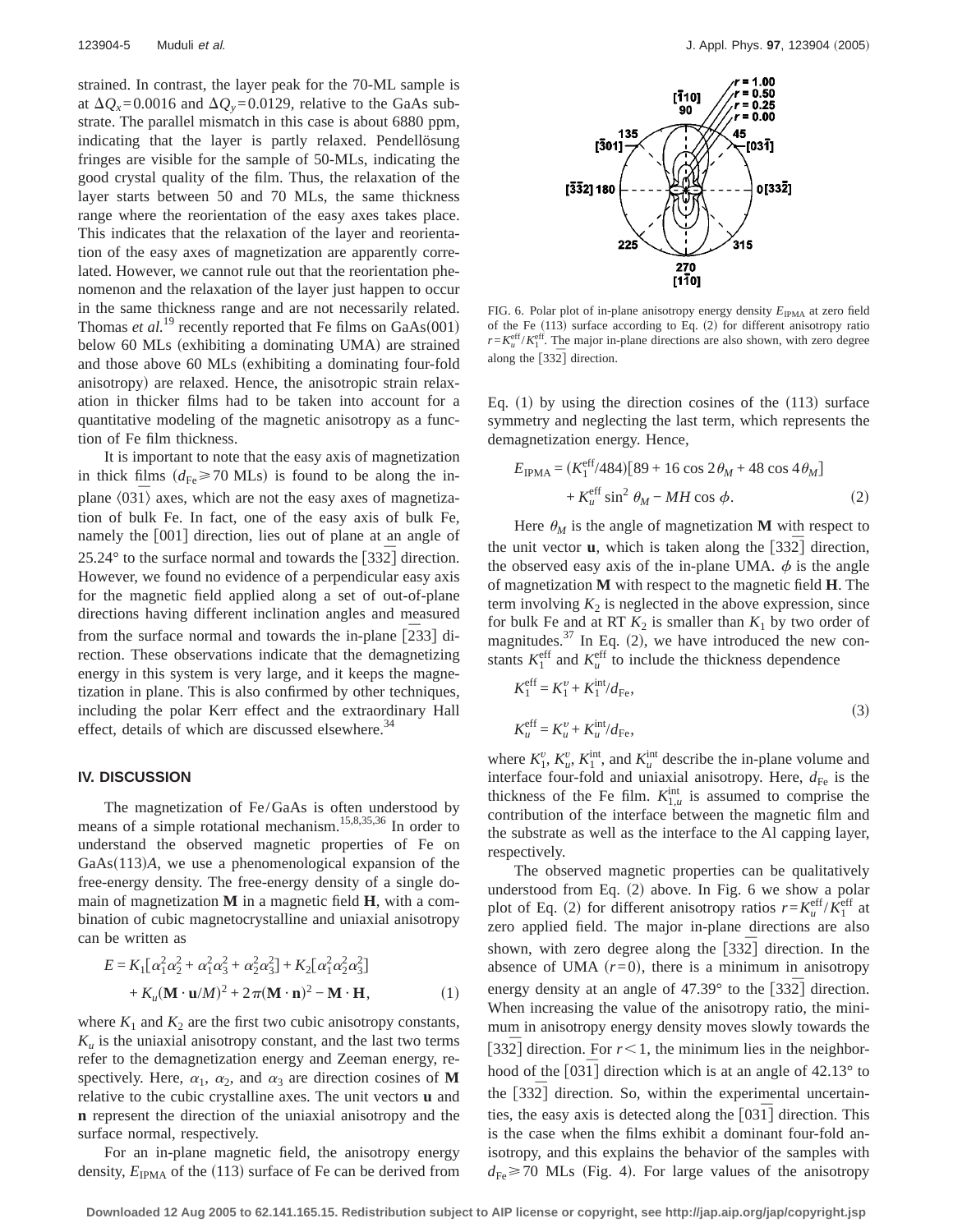

FIG. 7. Plot of  $K_u^{\text{eff}}$  and  $K_1^{\text{eff}}$  vs Fe film thickness  $d_{\text{Fe}}$  at (a) 10 K and (b) 300 K.  $K_u^{\text{eff}}$  first increases with monolayer coverage up to about 10 MLs and then decreases with thickness, whereas  $K_1^{\text{eff}}$  increases with thickness and saturates to the bulk value at about 20 MLs.

ratio (i.e.,  $r \ge 1.0$ ), UMA dominates and the minimum now lies along the [332] direction, which becomes the easy axis. This explains the behavior of the magnetization curves observed for the Fe films of and below 50 MLs in Figs. 4 and 3. Thus, a continuous variation of the anisotropy ratios with thickness can explain the observed magnetic properties.

To get more insight in the magnetic anisotropy constants in dependence of the thickness, we use the hard-axis magnetization curves in the UMA regime to separate the four-fold and the uniaxial magnetic anisotropy. This is done by assuming a reversible rotation along the hard axis  $\left[110\right]$  similar to that adopted by Brockmann *et al.*<sup>38</sup> for Fe on GaAs(001). An analytical expression for the inverse magnetization loop  $H(m)$  can be obtained by minimizing the energy given by Eq. (2) for a magnetic field along  $\left[\overline{110}\right]$  ( $\phi = \pi/2 - \theta_M$ ). The resulting expression for  $H(m)$  is given by

$$
H(m) = K_1^{\text{eff}}(384m^3 - 280m)/121M_s + 2K_u^{\text{eff}}m/M_s, \qquad (4)
$$

where  $m = M/M_s$  is the normalized component of the magnetization along  $\left[\overline{1}10\right]$ . This is valid in the range of the coherent rotation of the magnetization, i.e., for  $-1 < m < 1$ . For samples with  $d_{Fe} \le 50$  MLs, the hard-axis magnetization curve along the  $\left[110\right]$  direction was fitted in the range of  $-1 < m < 1$  to yield  $K_u^{\text{eff}}$  and  $K_1^{\text{eff}}$ . In Fig. 7 we show plots of  $K_u^{\text{eff}}$  and  $K_1^{\text{eff}}$  versus film thickness  $d_{\text{Fe}}$  at (a) 10 K and (b) 300 K obtained from the fits. For all examined temperatures  $(10-300 \text{ K})$ ,  $K_u^{\text{eff}}$  first increases with the monolayer coverage until about 10 MLs and then decreases with further increase of the monolayer coverage. On the other hand,  $K_1^{\text{eff}}$  first increases with the monolayer coverage and then saturates to the bulk value after about  $\sim$  20 MLs. The decrease of  $K_u^{\text{eff}}$ below 10 MLs is correlated to the structural properties of the Fe films and can be qualitatively understood in terms of the nucleation of Fe islands during the initial stages of growth similar to Fe on GaAs $(001)$ .<sup>39,32</sup> To fully understand the thickness dependence of  $K_u^{\text{eff}}$  after 10 MLs a more extended

analysis of the dependence of the effective anisotropy constants on thickness and specially of the separation of volume and interface anisotropy constants is required. Nevertheless, from a comparison of our results with literature<sup>38,39</sup> for  $Fe/GaAs(001)$ , we believe that this thickness dependence arises from the interfacial nature of the UMA, i.e.,  $K_u^{\text{eff}}$  is a pure interface related term. This is supported by the fact that the fitting of the hard-axis inverse magnetization loop for Fe films below  $\sim$  5 MLs yields  $K_1^{\text{eff}} \approx 0$ ; i.e., the magnetization curve in the range of  $-1$   $\leq m \leq 1$  is almost linear in this thickness range.

Finally, we address the question on the origin of UMA in the Fe/GaAs(113)A system. A particularly interesting possible origin of UMA in Fe on  $GaAs(113)A$  could be the surface structure of the reconstructed GaAs(113)A surface, which exhibit a surface corrugation with step edges parallel to the  $[33\overline{2}]$  direction.<sup>20–22</sup> It is known that Fe films grown on stepped surfaces exhibit a uniaxial magnetic anisotropy.<sup>40,41</sup> For Fe on stepped W(001), Chen and Erskine<sup>40</sup> reported a step-induced uniaxial anisotropy with the easy axis perpendicular to the steps, whereas for Fe on stepped  $Ag(001)$ Kawakami *et al.*<sup>41</sup> reported an easy axis parallel to the step edges. However, we did not observe any split loop in the magnetization curves like in the cases of Fe on stepped metallic surfaces $40,41$  or in other systems, e.g., Co on vicinal  $Cu(001).$ <sup>42</sup> Moreover, we observe qualitatively similar magnetic properties in  $Fe/GaAs(113)A$  compared  $Fe/GaAs(001)$ . So we conclude that these reconstructioninduced steps are probably not responsible for the observed UMA. We observe a hard axis along  $\overline{[110]}$ , which is also a hard axis for Fe on  $GaAs(001)$ . The easy axis of UMA in Fe on GaAs $(113)A$  found along the  $\lceil 332 \rceil$  direction can be considered as a projection of the  $[110]$  axis onto the (113) surface. Hence, the atomic configuration along both of the [332<sup>]</sup> and [110] directions should be similar. We thus believe that there is a common origin for UMA in the  $Fe/GaAs(113)A$ and the  $Fe/GaAs(001)$  systems. For  $Fe/GaAs(001)$ , the surface reconstruction of GaAs was shown to be not responsible for the observed UMA.<sup>7,43</sup> Since the uniaxial anisotropy in our samples is found to be originating from the Fe/GaAs interface, we anticipate that the UMA in the Fe/GaAs system is determined by the anisotropy of the bonding between Fe with As and Ga at the Fe–GaAs interface. This is supported by the results of Kneedler *et al.*,<sup>7</sup>, where the directional nature of the Fe–As bonding was suggested as an origin of the observed UMA, from a combined scanning tunneling microscopy and Magneto-optic Kerr effect study. A detailed study of the atomic configuration at the Fe–GaAs interface could provide more insight into the microscopic origin of the observed UMA. It should be mentioned that strain anisotropy mediated by magnetoelastic coupling was ruled out as a cause for the observed UMA in thinner Fe films on  $GaAs(001).^{19}$ 

## **V. CONCLUSIONS**

We have investigated the structural and magnetic properties of MBE-grown Fe films on GaAs(113)A substrates using RHEED, HRXRD, and SQUID magnetometry. The